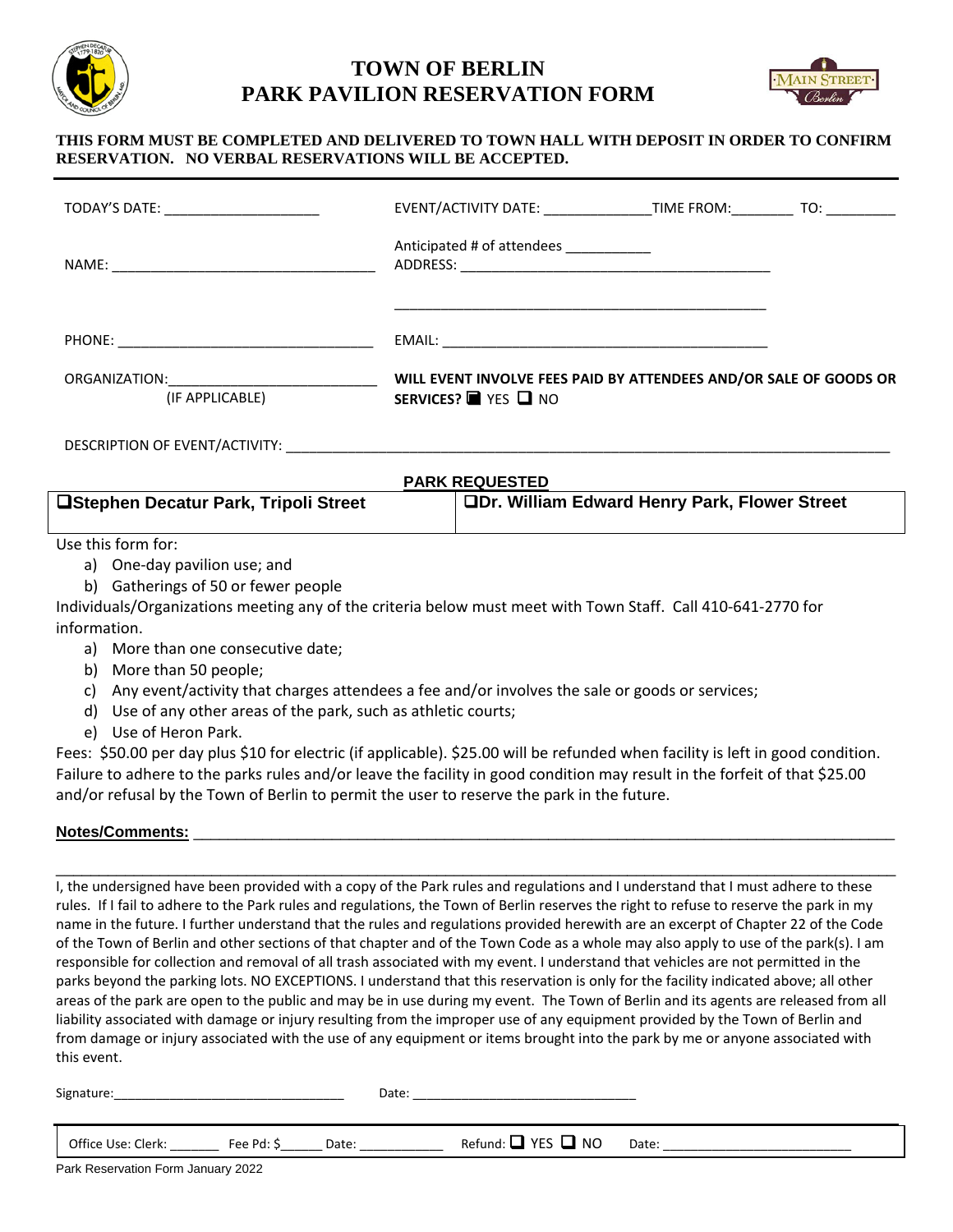

## **TOWN OF BERLIN CHAPTER 22 PARKS AND RECREATION PARK RULES**



ARTICLE III. - PARKS

Sec. 22-47. - Definitions

The following words, terms and phrases, when used in this article, shall have the meanings ascribed to them in this section, except where the context clearly indicates a different meaning:

Controlled parking area means a land surface or building structure owned, leased or rented by the town, designated for public parking.

Motor vehicle means any vehicle commonly known as a car or truck as well as any motorized minibikes, motorized bikes, motor scooters, go-carts or other mechanically propelled vehicles of a similar nature, except bicycles as defined herein or in Md. Transportation Code Ann. § 11-104.

Park or Parks means those areas of town-owned property designated as such by the Mayor and Council.

Special event means any social occasion or activity occurring on the grounds of a town park, having more than 50 persons in attendance, including, but not limited to fairs, bazaars and outdoor shows or exhibitions, parades and concerts. For the purposes of this chapter, special event shall be further defined as requiring services of the town, including, but not necessarily limited to the provision of additional trash cans, traffic equipment, trash collection and the like. The town reserves the right to designate an event or activity as a special event requiring additional services at its discretion.

Sec. 22-48. - Hours.

The public parks in the town shall not be occupied, except as hereinafter set forth, between the hours of one-half hour after sundown to one-half hour before sunrise in each day.

The lighted tennis courts and handball courts located in the Stephen Decatur Park shall be permitted to be used after sunset up to and including the hour of 11:00 p.m. Any play on said courts after the hour of 11:00 p.m. and prior to sunrise shall be prohibited.

Sec. 22-49. - Rules and regulations.

The rules and regulations for the use of the parks are as set forth herein:

(1) The washing, waxing, cleaning or repairing of any type of motor vehicle shall be prohibited in the parks.

(2) The operation and/or parking of unauthorized motor vehicles as defined herein in any area of the parks not designated as a parking area or otherwise authorized by the police department of the town or its authorized agent shall be prohibited.

(3) All applicable provisions of chapter 4, animals, shall apply.

(4) No motor vehicle shall be parked in the parks, whether in the parking areas or otherwise, overnight.